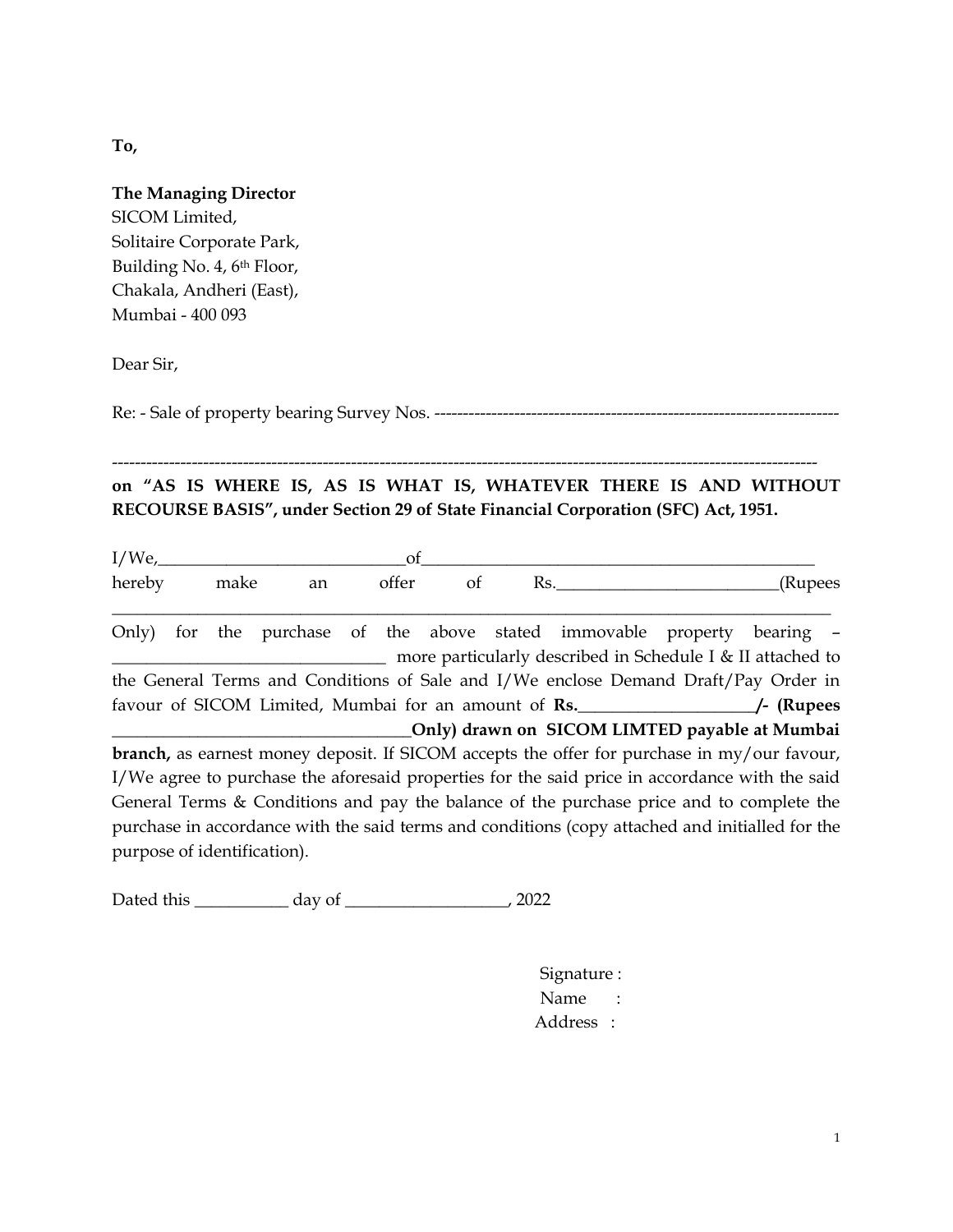### **GENERAL TERMS AND CONDITIONS OF SALE**

For sale of below mentioned property being Land & Building and Plant & Machinery:

- **a. Industrial non-agricultural land admeasuring 22363 Sq. mtrs situated at Revenue Survey Nos. 133, 150 and 186 (Lot No. 1) located at Vadodara–Halol State Highway SH-87, Village-Asoj, Taluka-Vaghodia, District-Vadodara–391 510 more particularly described in Schedule I and**
- **b. Industrial non-agricultural land admeasuring 54543 Sq. mtrs alongwith building admeasuring 1363 Sq. mtrs and installed Plant and Machinery with other movable and current assets situated at Revenue Survey Nos. 254, 303, 253, 255, 256, 250, 252, 249, 257, 258, 261, 262, 263, 178/1 and 180/1 (Lot No. 2) located at Vadodara–Halol State Highway SH-87, Village-Asoj, Taluka-Vaghodia, District-Vadodara–391 510 more particularly described in Schedule II**

which is mortgaged and hypothecated by M/s. Kemrock Agritech Private Limited in favour of SICOM Ltd. The land, building and the installed plant and machinery are currently in possession of SICOM Ltd under Section 29(1) of State Financial Corporation (SFC) Act, 1951 as mortgagee in possession.

The terms and conditions for sale are in respect of the mortgage assets being

**Industrial non-agricultural land admeasuring 22363 Sq. mtrs situated at Revenue Survey Nos. 133, 150 and 186 (Lot No. 1) located at Vadodara–Halol State Highway SH-87, Village-Asoj, Taluka-Vaghodia, District-Vadodara–391 510 more particularly described in Schedule I and**

**Industrial non-agricultural land admeasuring 54543 Sq. mtrs alongwith building admeasuring 1363 Sq. mtrs and installed Plant and Machinery with other movable and current assets situated at Revenue Survey Nos. 254, 303, 253, 255, 256, 250, 252, 249, 257, 258, 261, 262, 263, 178/1 and 180/1 (Lot No. 2) located at Vadodara–Halol State Highway SH-87, Village-Asoj, Taluka-Vaghodia, District-Vadodara–391 510 more particularly described in Schedule II** hereto, together with the structures standing thereon (hereinafter referred to as "the said property") is in possession of SICOM Ltd. (hereinafter referred to as "SICOM") as mortgagee of M/s Kemrock Agritech Private Limited (hereinafter referred to as "Company") by virtue of security documents executed by the Company in favour of SICOM for its term loan together with interest thereon and all costs, charges and expenses is being sold on "**As is where is, as is what is, whatever there is and without recourse basis**"**.**

1. SICOM is putting up the said property for sale in exercise of the power of sale available unto them under Section 29 of SFCs Act, 1951 and is being sold in terms of **Gujarat High Court Order dated June 14, 2018 in Company Application No. 314 of 2015 of Company Petition No. 338 of 2013**. The sale is subject to the acceptance of offer by SICOM Ltd and Hon'ble High Court of Gujarat.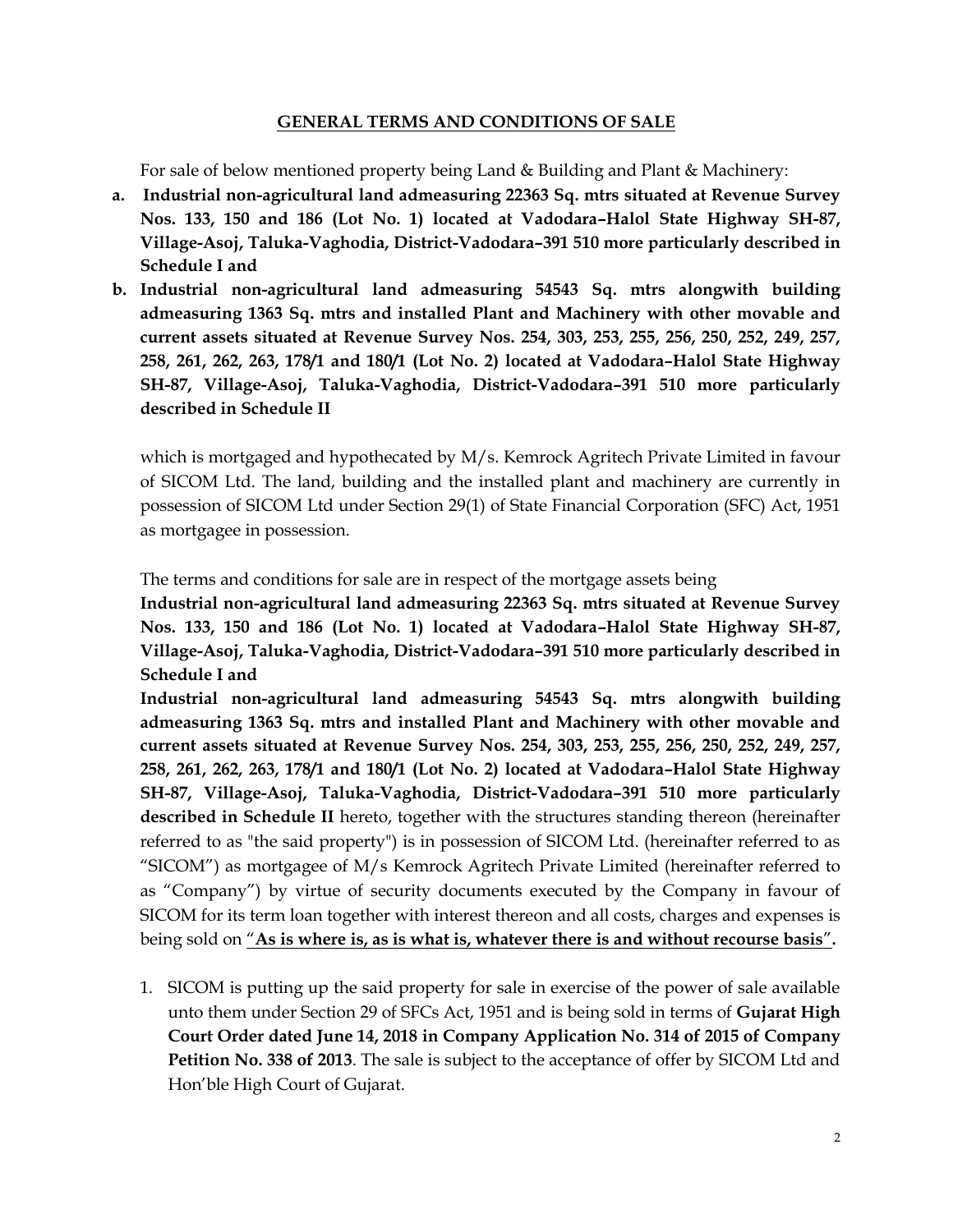- 2. The said property consists of the following:
- **a. Industrial non-agricultural land admeasuring 22363 Sq. mtrs situated at Revenue Survey Nos. 133, 150 and 186 (Lot No. 1) located at Vadodara–Halol State Highway SH-87, Village-Asoj, Taluka-Vaghodia, District-Vadodara–391 510 more particularly described in Schedule I and**
- **b. Industrial non-agricultural land admeasuring 54543 Sq. mtrs alongwith building admeasuring 1363 Sq. mtrs and installed Plant and Machinery with other movable and current assets situated at Revenue Survey Nos. 254, 303, 253, 255, 256, 250, 252, 249, 257, 258, 261, 262, 263, 178/1 and 180/1 (Lot No. 2) located at Vadodara–Halol State Highway SH-87, Village-Asoj, Taluka-Vaghodia, District-Vadodara–391 510 more particularly described in Schedule II.** The list of the Plant & Machinery as given in Schedule II is as on August 06, 2021. The bidder/purchaser shall carry out its own duediligence and inspection of the Plant and Machinery before submitting its offer and participating in the public auction. SICOM Ltd is selling the property including the Plant and Machinery on "**As is where is, as is what is, whatever there is and without recourse basis**"

more particularly and indicatively described in the Schedule - I and Schedule – II is **being sold on** "**As is where is, as is what is, whatever there is and without recourse basis**" **on site in two separate lots (Lot No. 1 & Lot No. 2) or in composite (both Lot No. 1 & Lot No. 2 put together) as mentioned in the schedule.**

- 3. The purchaser shall accept the documents of title available with SICOM as proof of title and shall not make any requisition on title prior thereto.
- 4. The purchaser may take inspection of the property to be sold. Even if the purchaser does not take inspection, he shall be deemed to have inspected all the assets put up for sale on "**As is where is, as is what is, whatever there is and without recourse basis**" with regard to the condition thereof, before making the offer for purchase of the same. It is hereby expressly agreed and declared that notwithstanding the provisions of Section 55 of the Transfer of Property Act or any other enactment for the time being in force in that behalf, SICOM shall not be bound to disclose to the purchaser any defect whether material or otherwise in the property, whether or not SICOM may be or the purchaser may not be aware of such defect and whether or not the purchaser could not with ordinary care and diligence discover such defects.
- 5. **The said property bearing respective Survey Nos. can be purchased by bidder/purchaser in two separate lots (Lot No. 1 & Lot No. 2) or in composite (both Lots put together) alongwith the Building, Plant and Machinery more particularly described in Schedule I and in Schedule II** respectively in the condition in which it is on "**As is where is, as is what is, whatever there is and without recourse basis**" and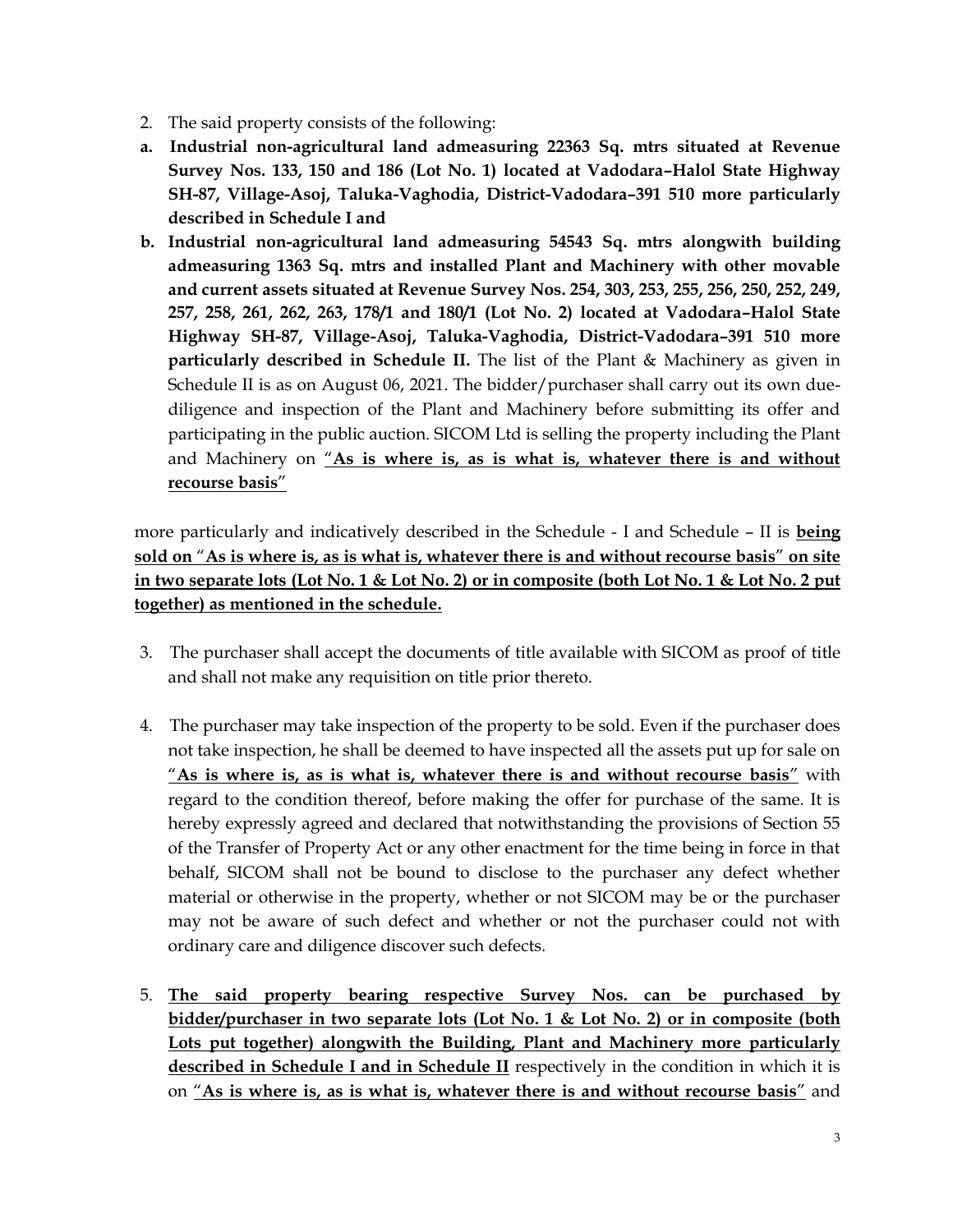without any guarantee or warranty whatsoever as to the condition or nature or quality or description etc., if any. Offers for part of the properties will not be accepted. In particular, and without prejudice to the generality of the foregoing, the purchaser shall not be entitled to raise any objection on the ground that the description of any items mentioned in Schedule-I and Schedule-II does not tally with the items of which delivery is offered or that some of the items are damaged or missing or are not existing or are not in working condition.

- 6. The purchaser shall make his own arrangement for getting required power connection, water and other facilities and payment of arrears of rates & taxes, charges of the said property and shall meet all the costs of whatever nature to be incurred in that behalf. SICOM shall not be liable to pay any arrears of charges and costs/expenses, if any, in respect of power, water or any other facilities required. The purchaser shall make own inquiries about arrears of dues for supply of power, water and other facilities, if any, and same shall be borne and paid by the purchaser alone.
- 7. All the rates and taxes in respect of the said property including Municipal/ Gram Panchayat and Government rates and taxes, the arrears of dues of Statutory Authorities like Sales Tax Dues, Sales Tax Incentive Dues, Central Excise Dues, Income Tax Dues, etc and other outgoings by whatever name in respect of the said property shall be borne and paid by the purchaser alone. The purchaser shall make own enquiries about arrears of all the dues, charges and payment thereof. The purchaser shall also pay any dues/charges, if any under VAT in respect of the said property.
- 8. The purchaser shall be solely responsible for getting all the requisite licences, permissions, approvals /clearances, registrations etc. for the property to be transferred in his name, at his own cost.
- 9. The purchaser shall not be entitled to look into whether the power of sale is being validly exercised and/or whether there are any arrears due or not and also shall not be liable or entitled to look into the application of the proceeds of sale by SICOM.
- 10. SICOM will execute the documents as Seller and will give only a covenant against encumbrances by SICOM as First Mortgagee and the purchaser shall accept the same.

11.

a) SICOM shall not be liable to answer any requisition in respect of which it does not have any information, audited accounts or documents, etc. and the purchaser shall not be entitled to revoke the sale or set off any amount against the purchase price or reduce the amount of offer on that or any other ground whatsoever.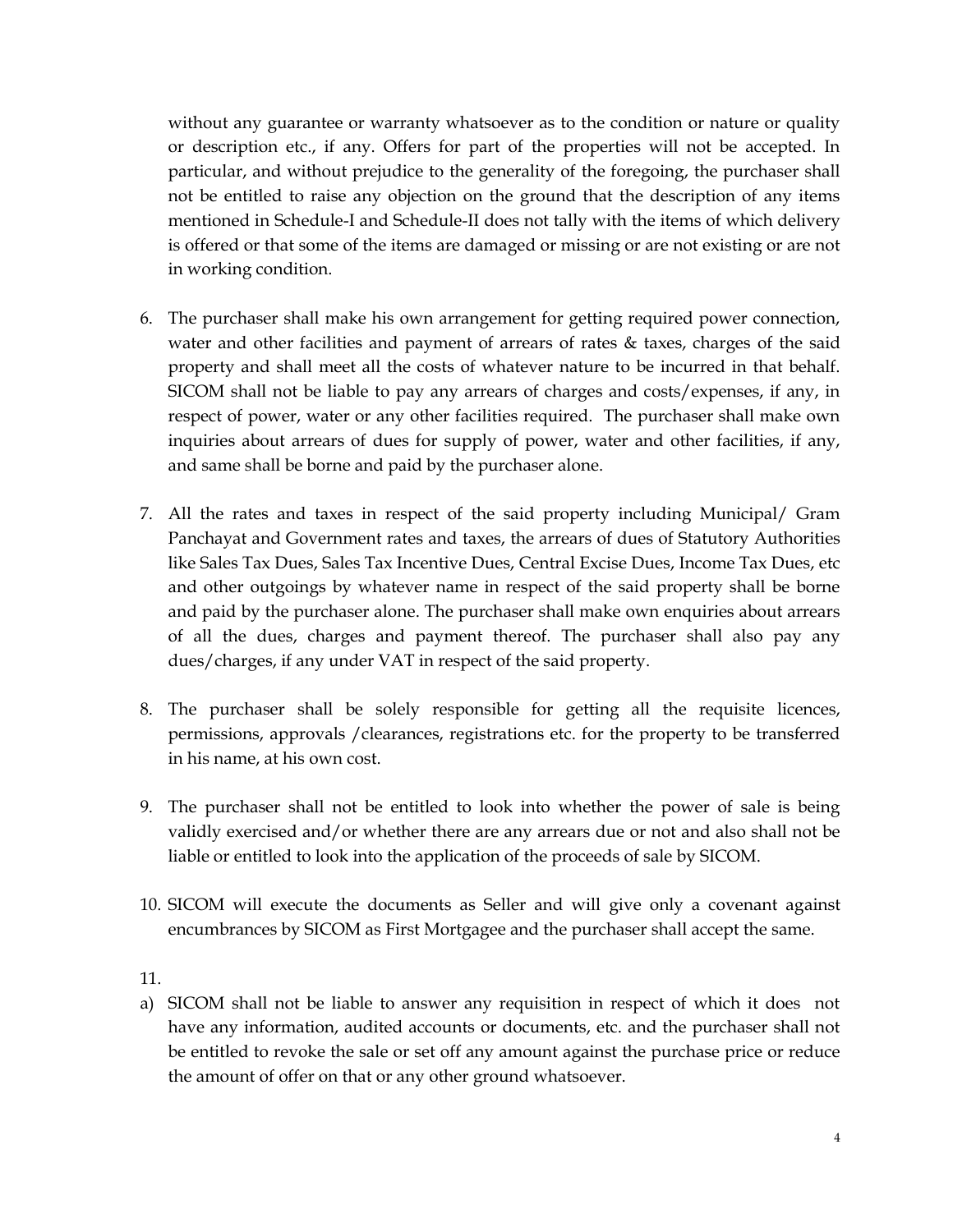b) No requisition or objection whatsoever shall be made or taken in respect of title to the property or on account of any documents being unregistered, unstamped or insufficiently stamped or on account of absence of any covenant for production of deeds, etc. in respect of the documents to property or on account of any covenant or production of the title deeds if defective or insufficient.

## 12. **The price offered shall be paid as under:**

**a. Earnest Money Deposit (EMD) of Rs. 0.20 Crs for Lot No. 1 or Rs. 1.00 Crore for Lot No. 2 or Rs. 1.20 Crs for Composite Lot (Both Lot Nos put together)** as mentioned below:

| Lot Nos.       | Plots with Survey Nos.                   | <b>Land Area</b> | <b>EMD</b>      |
|----------------|------------------------------------------|------------------|-----------------|
|                |                                          | (in Sq. mtrs)    | (Rs. in Crores) |
| Lot - $1$      | Revenue Survey Nos.-133, 150 and 186     | 22363            | 0.20            |
| Lot $-2$       | Revenue Survey Nos. - 254, 303, 253,     | Land-54543       | 1.00            |
|                | 255, 256, 250, 252, 249, 257, 258, 261,  | and              |                 |
|                | 262, 263, 178/1 and 180/1 alongwith      | Building-        |                 |
|                | Building and installed Plant and         | 1363             |                 |
|                | Machinery                                |                  |                 |
| Composite      | Revenue Survey Nos.- 133, 150, 186,      | Land-76906,      | 1.20            |
| (Both<br>Lot   | 254, 303, 253, 255, 256, 250, 252, 249,  | Building-        |                 |
| Lot No. $1 \&$ | 257, 258, 261, 262, 263, 178/1 and 180/1 | 1363             |                 |
| Lot No. $2$    | alongwith Building and installed Plant   | and Plant $\&$   |                 |
| put            | and Machinery located at Vadodara-       | Machinery        |                 |
| together)      | Halol State Highway SH-87, Village-      |                  |                 |
|                | Taluka-Vaghodia,<br>District-<br>Asoj,   |                  |                 |
|                | Vadodara-391 510                         |                  |                 |

The EMD amount is to be paid along with the offer either by Demand Draft drawn on any Nationalized Bank/Scheduled Commercial Bank payable at Mumbai Branch in the name of 'SICOM LIMITED' to be submitted on or before **March 08, 2022** upto 2.00 pm or deposited through NEFT/RTGS in the below given account on or before **March 08, 2022** upto 2.00 pm.

| <b>Beneficiary Name</b>      | Sicom Limited                                             |
|------------------------------|-----------------------------------------------------------|
| <b>Beneficiary Bank Name</b> | <b>HDFC</b> Bank                                          |
| Beneficiary Account No.      | 00010350003084                                            |
| <b>Branch Address</b>        | 101-104, Tulsiani Chambers, Nariman Point, Mumbai-400 021 |
| <b>IFSC Code</b>             | HDFC0000001                                               |

NEFT/RTGS details for deposit of EMD is as given below: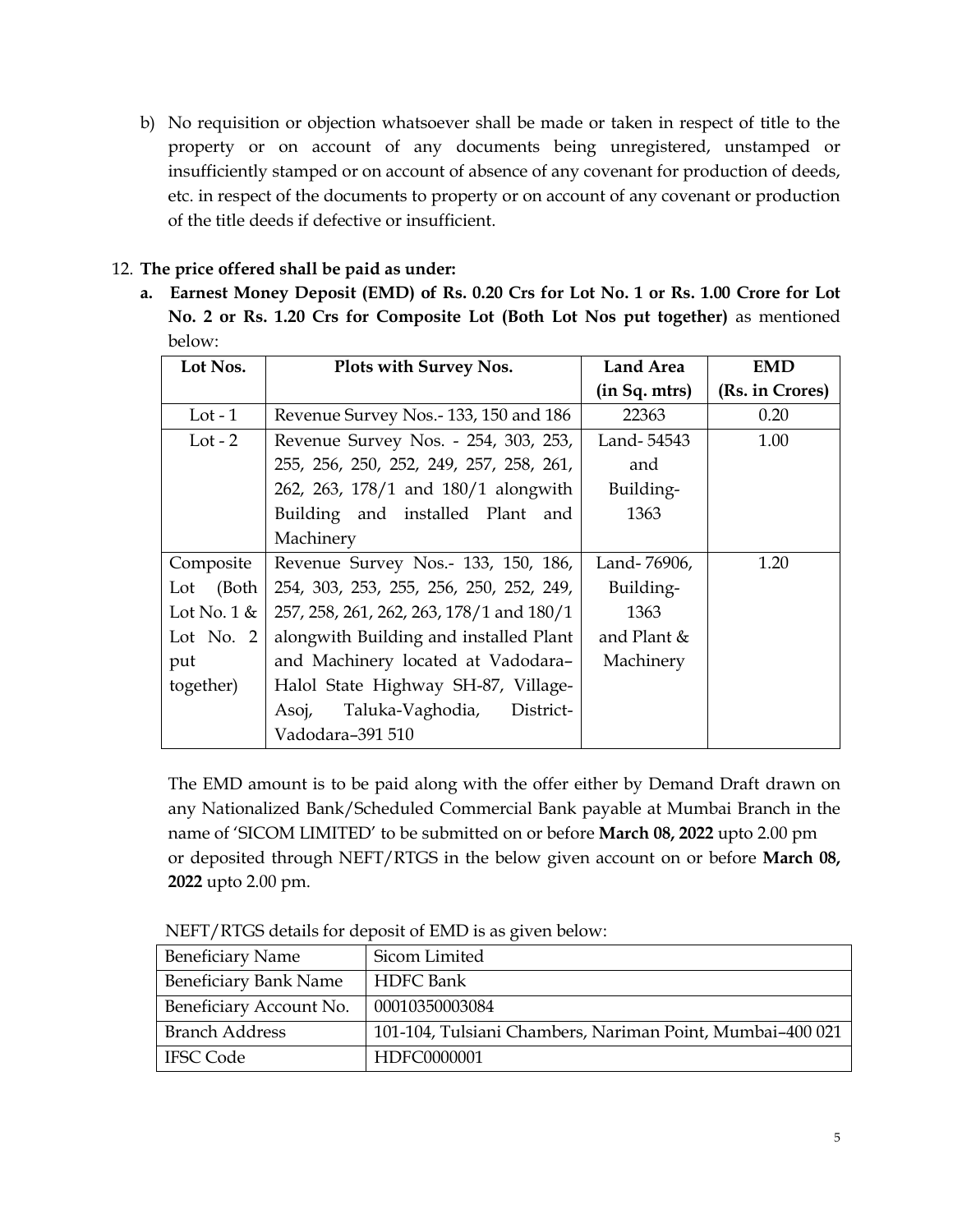- **b.** A payment of 25% **of the purchase price** (less amount paid as EMD) to be paid within 15 days from the day of acceptance of offer by SICOM by **RTGS or Demand Draft** drawn on any Scheduled bank at Mumbai Branch in the name of **SICOM Ltd.**
- **c.** The balance amount i.e. 75% **of the purchase price** to be paid on or before 30 days (Thirty days) from day of acceptance of offer by SICOM by **RTGS or Demand Draft** drawn on any Scheduled bank at Mumbai Branch in the name of **SICOM Ltd.**
- 13. The offer not accompanied with EMD and accepted and signed copy of general terms and conditions shall be treated as invalid and the bidder shall not be allowed to attend bidding process.
- 14. The bid increase amount will be Rs. 1,00,000/- and in multiples thereof.

# 15. **The property is being sold in terms of order of Gujarat High Court dated June 14, 2018 of the Company Application No. 314 of 2015 in Company Petition No. 338 of 2013. The sale is subject to the acceptance of offer by SICOM Ltd and Hon'ble High Court of Gujarat.**

- 16. Prospective bidders may avail online training from service provider **M/s. e-Procurement Technologies Ltd. (Auction Tiger)** and Mr. Ram Sharma (Mobile No. 8000023297, E-mail ID- [ramprasad@auctiontiger.net\)](mailto:ramprasad@auctiontiger.net). Helpline E-mail ID: [support@auctiontiger.net](mailto:support@auctiontiger.net)
- 17. Prospective bidders are advised to visit website [https://eauction.auctiontiger.net](https://eauction.auctiontiger.net/) for detailed terms & conditions and procedure of sale before submitting their bids. The auction sale is subject to the general terms and conditions of sale the above mentioned property, a separate copy whereof can be obtained by bidders from [www.sicomindia.com](http://www.sicomindia.com/) or [https://eauction.auctiontiger.net](https://eauction.auctiontiger.net/)**.** Even if the bidder does not obtain a copy of the general terms and conditions of sale, it would be presumed that the bidder has obtained, perused, examined and accepted the same.
- 18. From the date of acceptance of offer, said property will be at the risk of the purchaser and SICOM shall not be in any way responsible for any damage or loss thereto. The purchaser shall get the same insured at his cost.
- 19. The intending purchaser to give particulars about himself covering the following:
	- a) Name, address and telephone/telex/fax number of the Company;
	- b) Full name of the person with designation to be contacted;
	- c) Whether purchaser is a Sole Proprietor/Partnership/Private Limited Company/ Public Limited Company;
	- d) Date and place of registration/ incorporation;
	- e) Brief history of the firm/ Company including subsidiaries and associates, if any;
	- f) Present business activity;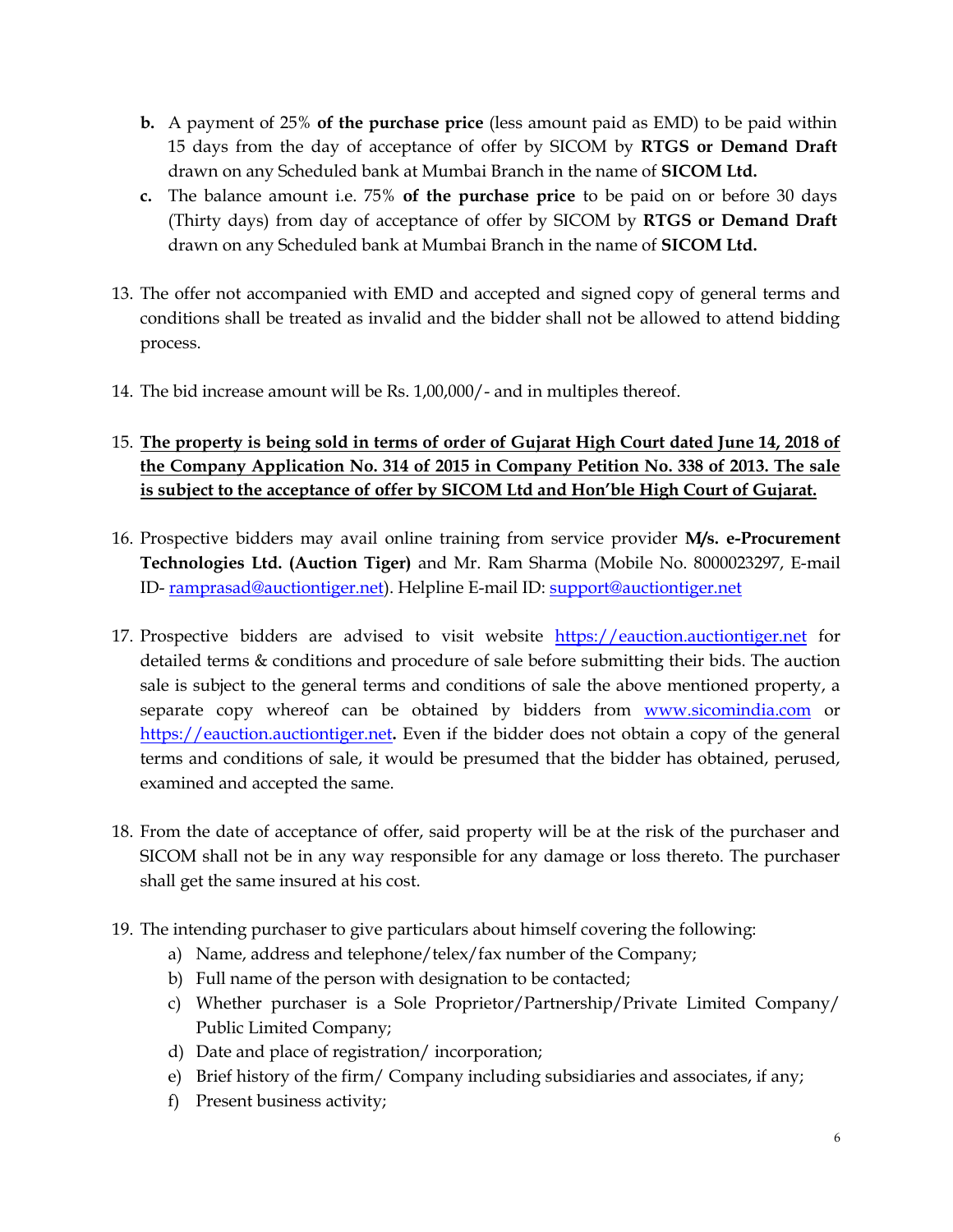- g) Financial position
- h) Banker's name and address alongwith letter of authority to get information.
- i) Term loans, if any, availed from Financial Institutions/ Banks; and
- j) Any other information as may be required by SICOM.
- 20. The Purchaser shall have right to buy the property in his name or nominate any other person or entity to acquire the property. On the purchaser or his nominee paying to SICOM the full purchase price, SICOM shall put the purchaser or any other person or entity nominated by Purchaser, in possession of the said property.
- 21. On payment of the full purchase price, should SICOM be required to execute any documents/agreements etc, the same will be at the cost of the purchaser or any other person or entity nominated by Purchaser, including the stamp duty, registration charges, Solicitor's charges and all other costs, charges and expenses in relation to the same.
- 22. If the purchaser fails to pay the said further amount as indicated in para 12(b) or 12(c) above or on the date specified (time being the essence of the contract) or if the sale is not completed by reason of any default of the purchaser, SICOM shall be entitled to **forfeit** all the moneys till then paid by the purchaser as aforesaid and to put up the said property for resale/disposal in the absolute discretion and all costs, charges and expenses incurred by SICOM due to such default shall be borne by the purchaser and the purchaser shall be bound to make good any deficiency arising on such resale by SICOM and the purchaser shall not be entitled to make any claim in respect of any amount in the event of the property on resale realising a higher price than that offered by the defaulting purchaser.
- 23. If the offer is not accepted by SICOM, SICOM will refund to the Offerer the deposit amount within three weeks' time from the date of the decision regarding non-acceptance of the offer and no interest shall be payable by SICOM on the said deposit.
- 24. In case of failure to give complete information or to fill in the offer form completely or, any non-compliance whatsoever with any of the conditions set forth herein, or the offer not being accompanied by the earnest money deposit, or the offer being less than the reserve price SICOM shall be entitled to reject the offer.
- 25. The above-mentioned mortgaged property is being sold on "**As is where is, as is what is, whatever there is and without recourse basis**" and without any indemnities and guarantees.
- 26. SICOM is not bound to accept the highest offer or any offer and may accept any offer or reject all as it shall, in its absolute discretion deems fit.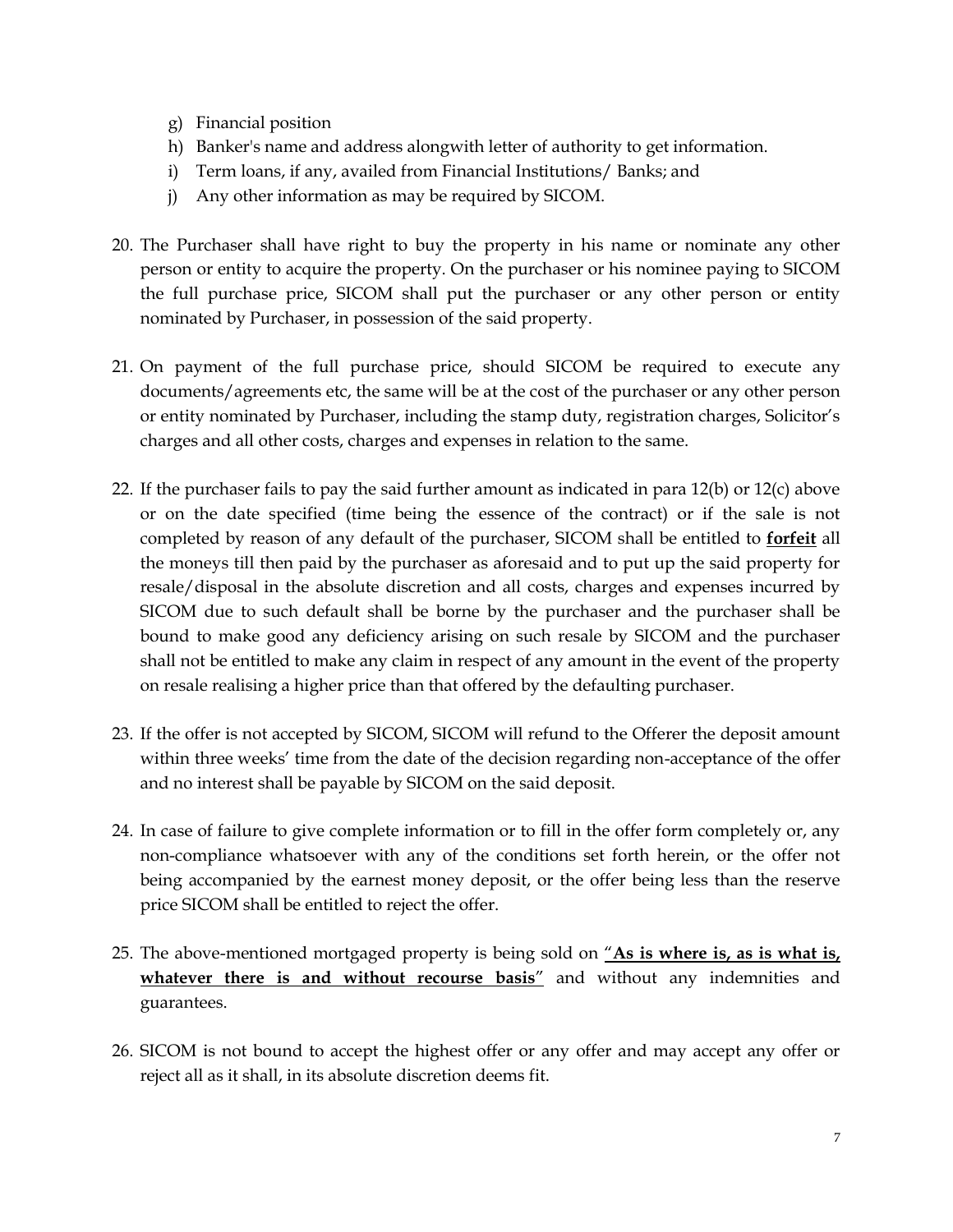- 27. SICOM Ltd reserves the right to cancel/postpone the public auction process at any point without assigning any reason thereof.
- 28. SICOM Ltd reserves the right of rejecting/cancelling/not considering any particular offer or offers without assigning any reasons thereof.
- 29. All the valid bidders/tenderers or their authorised representatives are requested to participate in the e-auction.
- 30. To the best of the knowledge and information of SICOM Ltd, no encumbrance exists on the properties. The bidder shall make himself/herself satisfied in all aspects, including but not limited to any charge, lien, taxes or any other dues. The bidder is further advised to carry out his/her own due-diligence with regards to the said property. SICOM Ltd will not be held responsible for any charge, lien, encumbrance, property tax or any other dues to anybody in respect of the property under the sale. All statutory liabilities/taxes/maintenance, fee/electricity/water charges, gram panchayat & municipal charges, etc. outstanding as on date and yet to fall due would be ascertained by the bidder(s) and would be borne by the successful bidder/purchaser. SICOM Ltd does not take any responsibility to provide information on the same nor to pay any charges on the mortgaged property of whatsoever nature.
- 31. It shall be the responsibility of the Purchaser/successful bidder to pay 1% (One percentage) of the sale consideration towards Income Tax u/s 194 I A of the Income Tax Act. Such Income Tax shall be paid by the purchaser/successful bidder over and above the price offered by purchaser /successful bidder to SICOM and SICOM shall get the offered/bid price without it being subjected to any type/sort of deduction therefrom.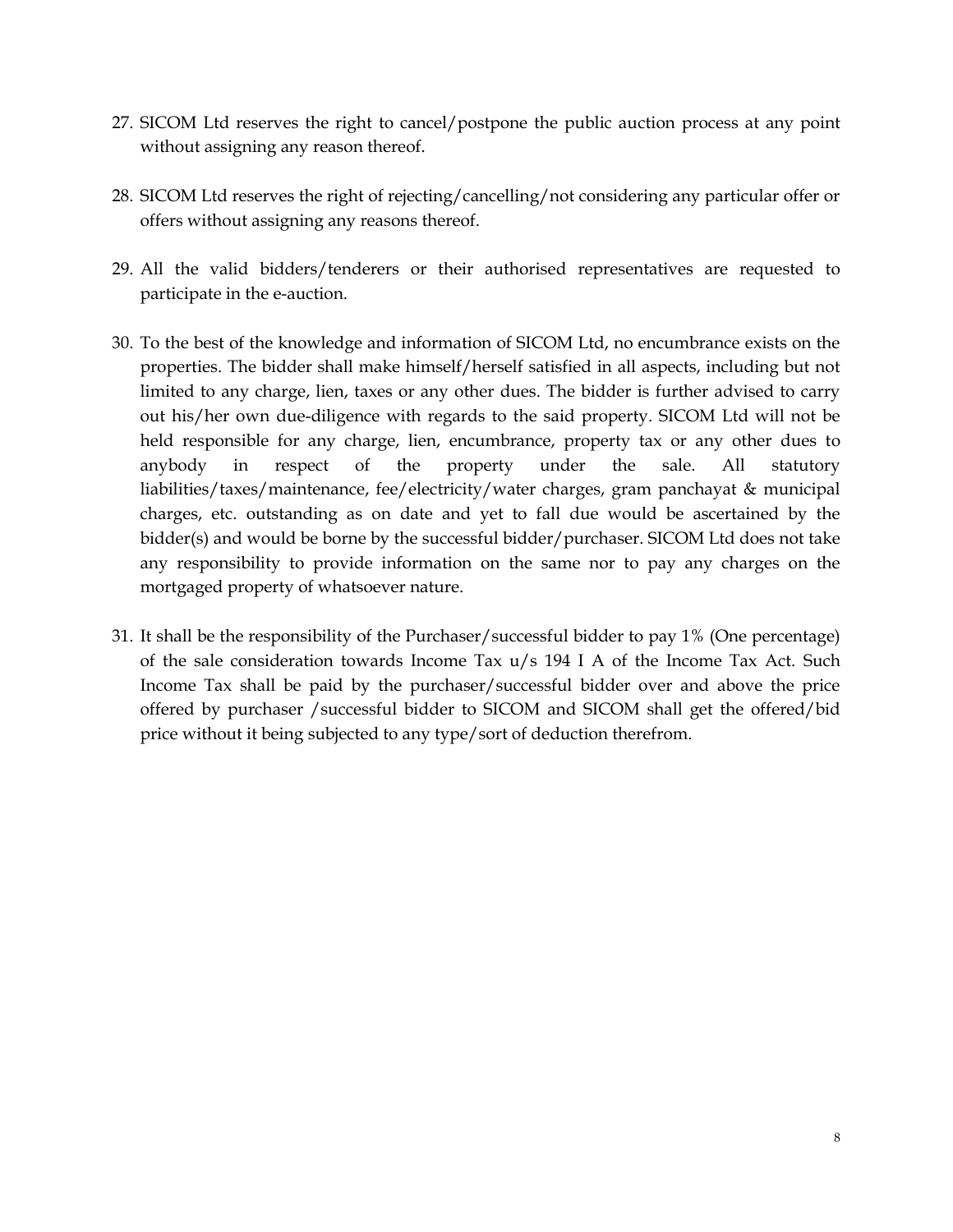### **SCHEDULE I (Description of Land)**

**Lot No. 1**

**All that piece and parcel of Industrial non-agricultural land admeasuring 22363 Sq. mtrs situated at Revenue Survey Nos. 133, 150 and 186 (Lot No. 1) located at Vadodara–Halol State Highway SH-87, Village-Asoj, Taluka-Vaghodia, District-Vadodara–391 510**

#### **SCHEDULE II**

#### **(Description of Land and Building and Plant & Machinery)**

**Lot No. 2**

**All that piece and parcel of Industrial non-agricultural land admeasuring 54543 Sq. mtrs alongwith building admeasuring 1363 Sq. mtrs and installed Plant and Machinery with other movable and current assets situated at Revenue Survey Nos. 254, 303, 253, 255, 256, 250, 252, 249, 257, 258, 261, 262, 263, 178/1 and 180/1 (Lot No. 2) located at Vadodara–Halol State Highway SH-87, Village-Asoj, Taluka-Vaghodia, District-Vadodara–391 510.** The Building and Plant and Machinery can be purchased only alongwith Lot No – 2. The list of the Plant  $\&$ Machinery as given below is as on August 06, 2021. The bidder/purchaser shall carry out its own due-diligence and inspection of the Plant and Machinery before submitting its offer/bid and participating in the public auction. SICOM Ltd is selling the property including the Plant and Machinery on "**As is where is, as is what is, whatever there is and without recourse basis.**"

| Sr. No.        | Description                                                                        |
|----------------|------------------------------------------------------------------------------------|
| $\mathbf{1}$   | About 30 nos. of split air conditioners of 2 or 3 ton capacity, with indoor units, |
|                | outdoor units and interconnecting pipes, mainly of Blue Star make                  |
| $\overline{2}$ | Electrical installation comprising of                                              |
|                | -four-pole structure with accessories for                                          |
|                | receiving HT power                                                                 |
|                | -500kVA, 11kV/440V transformer                                                     |
|                | -circuit breaker                                                                   |
|                | -cable                                                                             |
|                | -earthing                                                                          |
|                | -panels                                                                            |
|                | -switchgears                                                                       |
| 3              | 125kVA DG sets with Cummins engine, Stamford alternator and soundproof             |
|                | canopy                                                                             |
| 4              | 200kVA autotransformer                                                             |
| 5              | About 1cu.mt. semi conical tank with stirrer, motor, ladder and leg-supports       |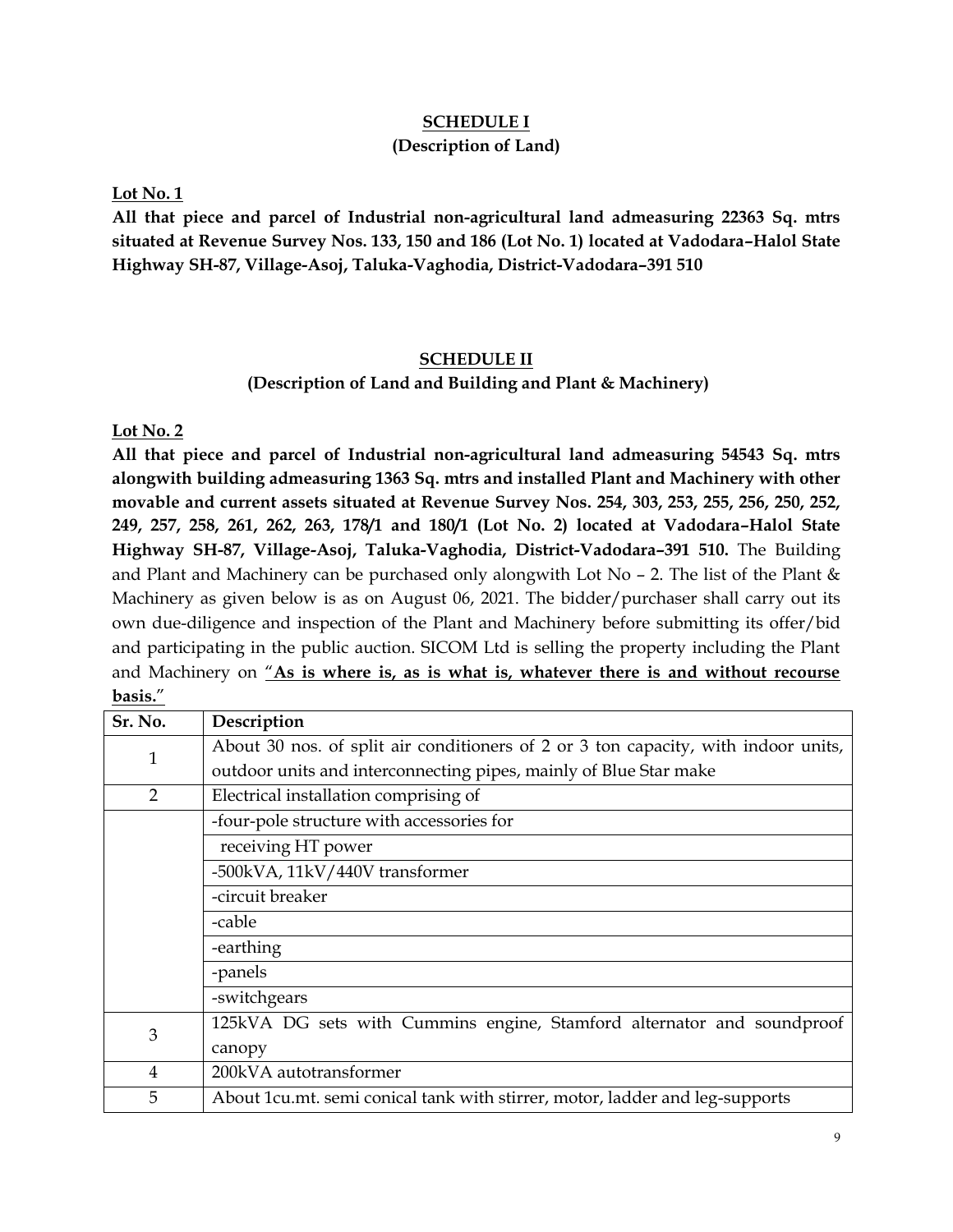| 6  | 2 nos. S. S. air shower chambers and accessories           |
|----|------------------------------------------------------------|
| 7  | 20 nos. S. S. laminar air flows                            |
| 8  | 2 nos. S. S. pass boxes                                    |
| 9  | 2 nos. S. S. incubator cabinets                            |
| 10 | S. S. steam sterilizer with two trolleys                   |
| 11 | 2 nos. S. S. small sterilizers                             |
| 12 | 2 nos. bottle washing tubs                                 |
| 13 | Stirrer                                                    |
| 14 | Hot auto injector chamber                                  |
| 15 | Irrigation plant comprising of                             |
|    | -2 nos vertical cylindrical FRP tanks                      |
|    | -pumps                                                     |
|    | -filters                                                   |
|    | -control panel                                             |
|    | -sprinklers                                                |
|    | -pipes                                                     |
|    | -sprayer pumps                                             |
| 16 | Rack system in growth rooms                                |
| 17 | Wooden reception table                                     |
| 18 | 12 nos. wooden office tables                               |
| 19 | About 70 nos. office chairs (3 nos. of plastic)            |
| 20 | 2 nos. two-seater sofas                                    |
| 21 | 7 nos. computers comprising of monitors and CPUs           |
| 22 | Printer for computer                                       |
| 23 | 8 nos. ceiling fans                                        |
| 24 | Electronic PBX system and telephone instruments            |
| 25 | 3 nos. UPS of about 0.50, 1.00 and 2.0kVA rating each      |
| 26 | First aid box                                              |
| 27 | 10 nos. S. S. dining tables, each with 6 nos. S. S. stools |
| 28 | Wooden tipoy                                               |
| 29 | Aluminum ladder                                            |
| 30 | 28 nos. trolleys                                           |
| 31 | Plastic stool                                              |
| 32 | 2 nos. exhaust fans                                        |
| 33 | 5 nos. wall mounted fans                                   |
| 34 | Wall clock                                                 |
| 35 | Worker's lockers                                           |
| 36 | 2 nos. racks for storing bottle caps                       |
| 37 | Granite table                                              |